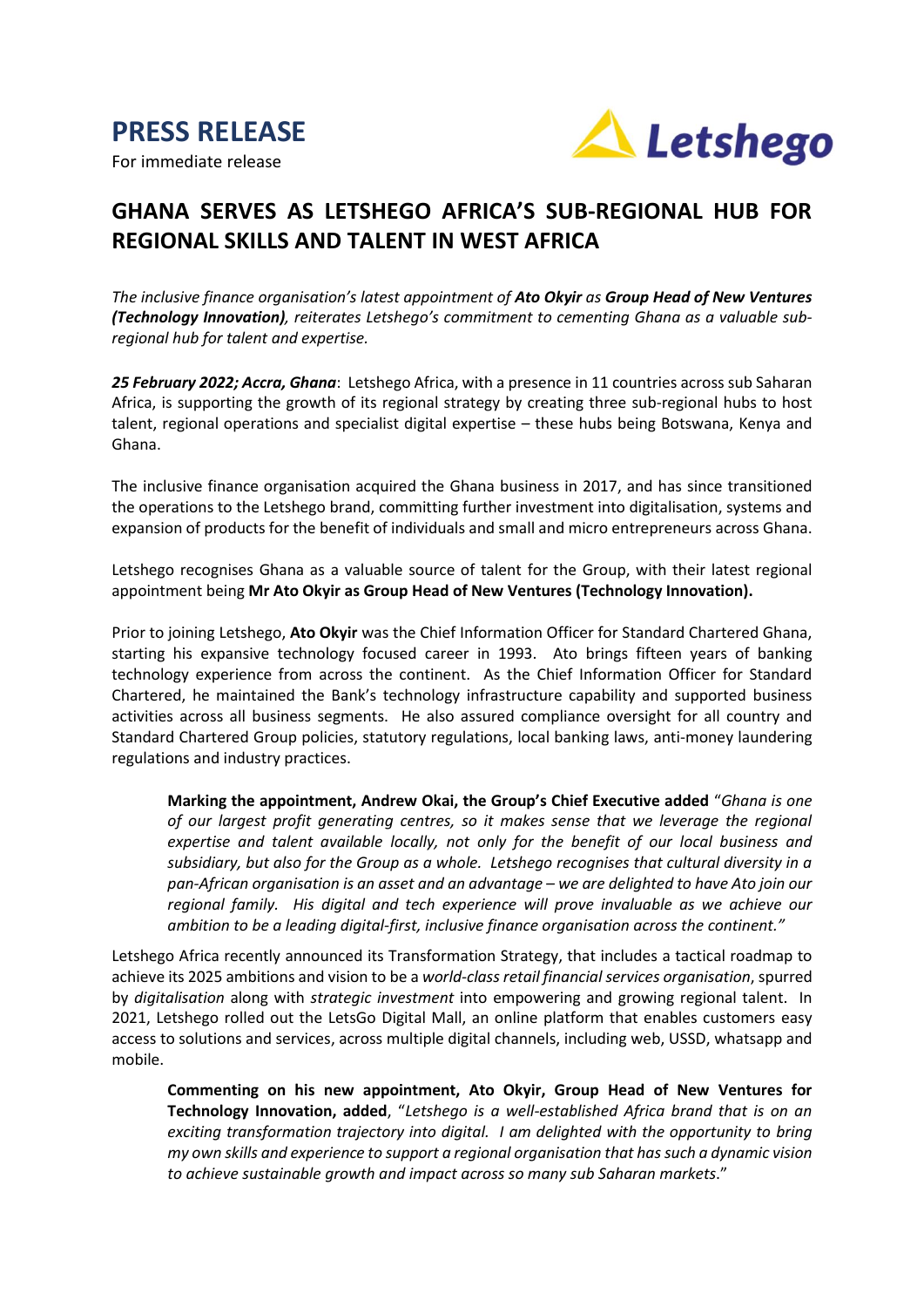Letshego Ghana, a subsidiary of Letshego Group, has more than demonstrated its strategic and potential value to the Group with a cumulative aggregated growth of 600% over the last 5 years, more than tripling its proportion of profit before tax in the same period.

ENDS.

## *OTHER HEADLINES:*

- **ATO OKYIR APPOINTED AS LETSHEGO'S GROUP HEAD OF NEW VENTURES - TECHNOLOGY INNOVATION**
- **LETSHEGO APPOINTS ATO OKYIR AS GROUP HEAD OF NEW VENTURES - TECHNOLOGY INNOVATION**
- **LETSHEGO TAPS FURTHER INTO GHANA'S SKILLS AND TALENTS**

For more information contact:

| Letshego Ghana contact for media enquiries: | <b>Dennis - CORPORATE &amp; CUSTOMER EXPERIENCE. MGR</b><br>email@letshego.com / M +233 244927269 xxx (whatsapp / calls) |
|---------------------------------------------|--------------------------------------------------------------------------------------------------------------------------|
|                                             |                                                                                                                          |

### *NOTES FOR EDITORS:*

#### *Letshego Ghana*

*In Ghana, Letshego employs over 500 local nationals, with the business led by seasoned Ghanaian banker, Arnold Parker, Country CEO of Letshego Ghana. Letshego expanded into Ghana in 2017 through the acquisition of 'afb Ghana'. Since the acquisition and under Arnold's leadership, Letshego has diversified the entity's product portfolio with the addition of MSME (Micro Small and Medium Enterprise) loans, retail and corporate deposits, as well as opening two new outlets to compliment the brand's national, omni-channel network.* 

*Speaking on the value of Ghana in Letshego's regional footprint, Arnold Parker noted that Ghana is proving to be a valued talent pool for regional companies across diverse sectors. He added that Letshego is one of many regional*  entities that invest and support Ghana's growth potential, while gaining benefit from the passion and expertise of *its people. The Ghana team remain proud to be a part of a Group that is committed to supporting inclusive finance initiatives, supporting sustainable business and growth of communities in Ghana, and across our continent.*

*Letshego Ghana posted record national performance for 2020, more than doubling its profit before tax year on year to GHS40 million (USDXmillion).*

#### *Letshego Africa*

*Letshego Holdings Ltd ("Letshego Group") is a truly African multinational organisation, headquartered and listed in Botswana and focused on delivering inclusive finance solutions to underserved populations across its 11 sub Saharan Africa footprint.* 

*With a staff compliment of over 3,000 – including both direct and indirect sales agents - and more than four hundred thousand customers, Letshego is synonymous with leveraging innovation and technology to improve the lives of individuals who have limited access to traditional financial services.* 

*The Letshego Group is a truly African multinational, first opening its doors in Botswana more than 21 years ago by offering loans to government employees. Today the Group has over 3,000 employees comprising more than 21 nationalities, and supports public and private sector individual customers, as well as micro and small entrepreneurs. Letshego has operations in 11 sub Saharan African markets.*